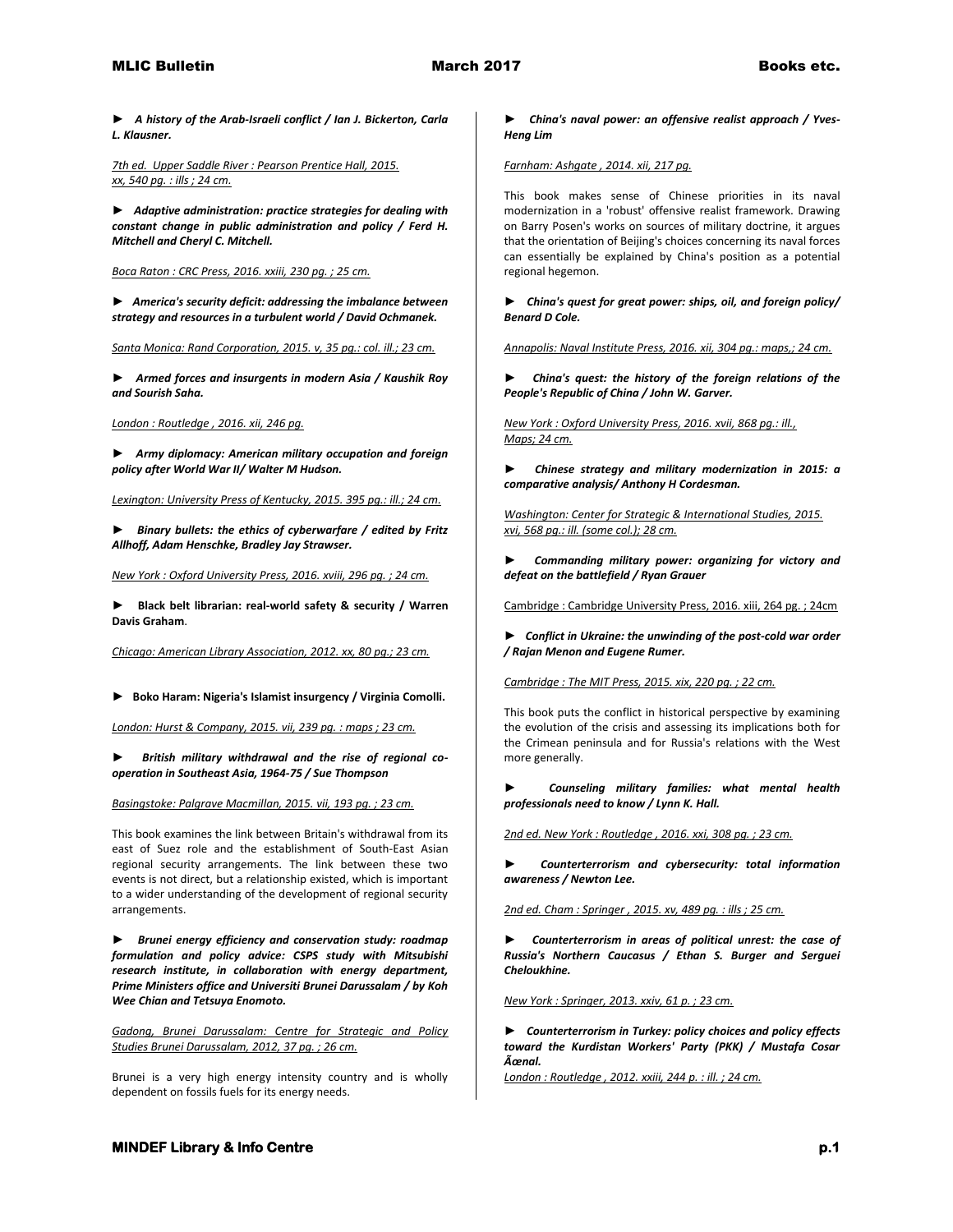*► CSPS strategy and policy journal / edited by Dr Diana Cheong and Dr Sophiana Chua Abdullah DIANA Cheong, Dr.(edited.)*

*Vol.2 Gadong, Brunei Darussalam: Centre for Strategic and Policy Studies, 2011 90 pg.; col. ill. ; 26 cm.*

This paper was presented a paradigm for the 21st century and policy for sustainable development: alternative energy, efficiency also for economic growth. A macro-econometric model of Brunei Darussalam. Overcoming barriers to move foreward to the transactional stage e-government for Brunei Darussalam: from the perspective of online security.

**► CSPS strategy and policy journal / edited by Dr Diana Cheong and Dr Sophiana Chua Abdullah DIANA Cheong, Dr. (edited)**

*Vol.3 Gadong, Brunei Darussalam : Centre for Strategic and Policy Studies, 2011 99 pg.; col. ill. ; 26 cm.*

This paper was presented an assessment of forest resources in Brunei Darussalam: a remote sensing solution, an evaluation of labour market policy measures and also issues and challenges for Brunei Darussalam.

# **► CSPS strategy and policy journal / edited by Dr Diana Cheong and Dr Sophiana Chua Abdullah**

*Vol.4 Gadong, Brunei Darussalam : Centre for Strategic and Policy Studies, 2013 98 pg.; col. ill. ; 26 cm.*

This paper was presented an assessment of CSPS strategy & policy journal which growth an accounting and total factor productivity in Brunei Darussalam. Trade openness and economic growth by macroeconomic consequences population ageing in Brunei.

*► Deadly impasse: Indo-Pakistani relations at the dawn of a new century / Sumit Ganguly.*

*Cambridge : Cambridge Univ press , 2016. xi, 176 pg. : ills ; 23 cm.* 

*► Death in the Congo: murdering Patrice Lumumba / Emmanuel Gerard*

*Cambridge : Harvard University Press, 2015. xiii, 276 pg.: ill., maps; 25 cm.* 

*► Democracy in Central Asia: competing perspectives and alternative strategies / Mariya Y. Omelicheva.*

*Lexington, Kentucky: University Press of Kentucky, 2015. xv, 158 pg. : ills ; 24 cm.* 

*► Development strategies, identities, and conflict in Asia / edited by William Ascher*

*New York: Palgrave Macmillan, 2013. xiv, 347 pg.; 23 cm.* 

**► Divergent memories: opinion leaders and the Asia-Pacific War / Gi-Wook Shin and Daniel Sneider.**

*Stanford : Stanford University Press , 2016. x, 356 pg. ; 24 cm.* 

**► Emerging critical technologies and security in the Asia-Pacific/ Richard Bitzinger**

*Basingstoke: Palgrave Macmillan, 2016 xiii, 169 pg.: ill.; 23 cm.* 

**► European military culture and security governance: soldiers, scholars and national defence universities / Tamir Libel.**

*London: Routledge , 2016 xvi, 227 pg. ; 24 cm.* 

**► Everyone loses: the Ukraine crisis and the ruinous contest for post-Soviet Eurasia / Samuel Charap, Timothy J. Colton.**

*Abingdon, Oxon : Routledge, 2017. 212 pg.: (col.ills) maps ; 24 cm.*

Disorder erupted in Ukraine in 2014, involving the overthrow of a sitting government, the Russian annexation of the Crimean peninsula, and a violent insurrection, supported by Moscow, in the east of the country.

*► Field of fight: how to win the global war against radical Islam and its allies/ Michael T Flynn.*

*New York: St Martin's Press, 2016. xi, 194 pg.; 22 cm.* 

*► General He Yingqin : the rise and fall of Nationalist China / Peter Worthing.*

*Cambridge : Cambridge University Press, 2016. viii, 316 pg.; 24 cm.* 

*► Ghost soldiers: the epic account of World War II's greatest rescue mission/ Hampton Sides.*

*New York: Anchor, 2002. 344 pg.: ill., maps; 21 cm.* 

*► Global information warfare: the new digital battlefield / Andrew Jones and Gerald L. Kovacich.*

*2nd ed. Boca Raton: CRC Press, 2016. xxxix, 363 pg.: ills ; 24 cm.* 

*► Good occupation: American soldiers and the hazards of peace/ Susan L Carruthers.*

*Cambridge: Harvard University Press, 2016. 386 pg.: ill.; 25 cm.* 

*► Integrating the web into everyday library services: a practical guide for librarians, Elizabeth R Leggett.*

*Lanham: Rowman& Littlefield, 2015. xv, 193 pg.: ill.; 29 cm.* 

*► International security and war: politics and grand strategy in the 21st century / editors Ralph Rotte.*

*New York: Nova Science, 2011 vi, 168 pg.; 27 cm.* 

*► Internet wars: the struggle for power in the 21st century/ Fergus Hanson.*

*Haberfield: Longueville Books, 2015. 231 pg.: ill.; 23 cm.* 

**► Invisible front: love and loss in an era of endless war/ Yochi Dreazen.**

*New York: Broadway Books, 2015. xiv, 306 pg.: ill.; 25 cm* 

*► Iran and Pakistan: security, diplomacy and American influence / Alex Vatanka.*

*London: I.B. Tauris, 2015. x, 307 pg.; 22 cm.*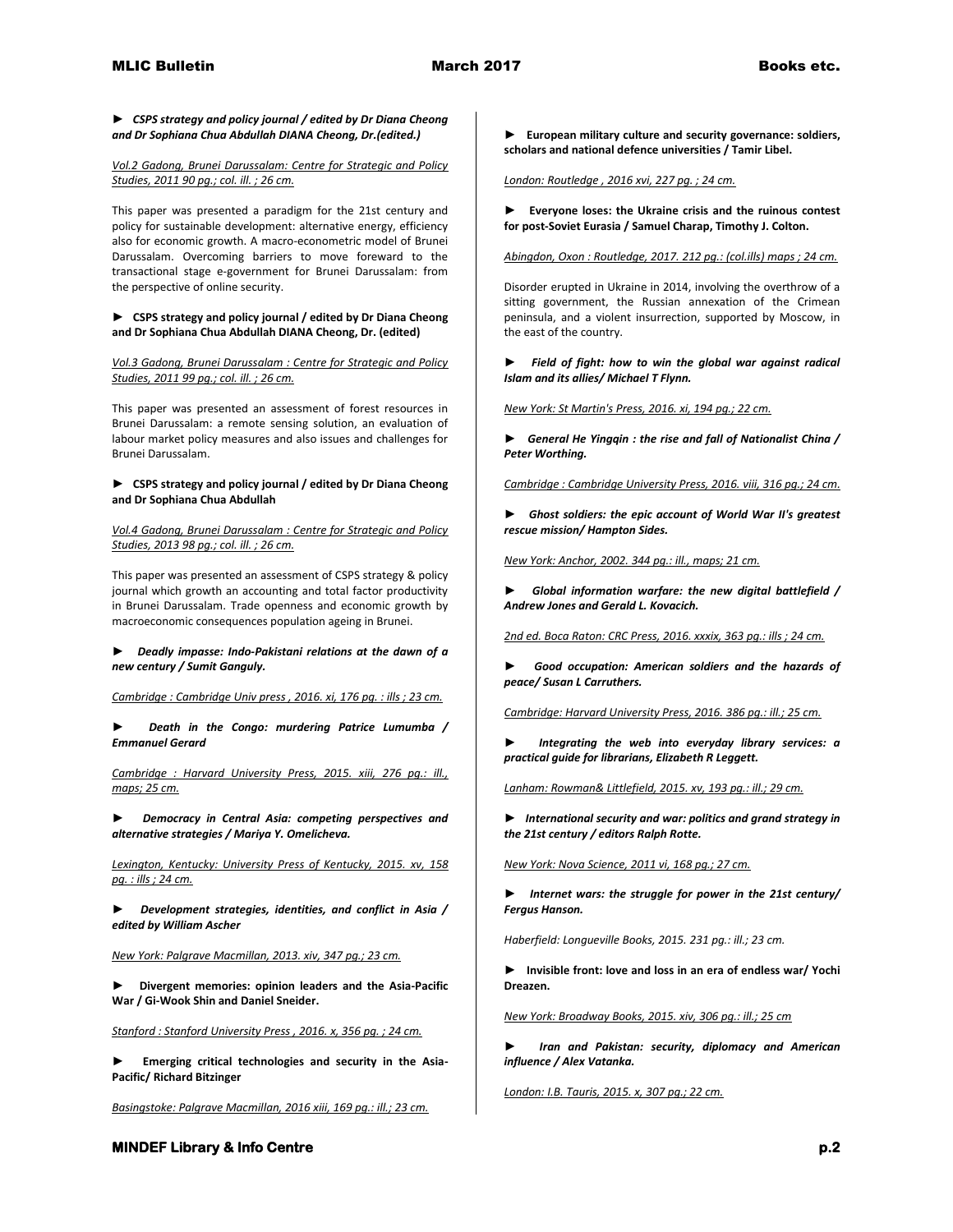*► ISIS: an introduction and guide to the Islamic state / Brian L Steed.*

*Santa Barbara: ABC-CLIO , 2016. xiv, 197 pg.: maps; 24 cm.* 

**► Kamikaze hunters: fight for the pacific, 1945/ Will Iredale.**

*New York: Pegasus Books, 2016. xi, 386 pg.: ill.(som. col.), maps; 24 cm.* 

*► Land optimization strategy for industrial and commercial growth in Brunei Darussalam: CSPS study with SGS Economics & Planning Pty Ltd, Australia, in collaboration with Ministry of Development and Department of Economic and Planning Development / by Giuseppe Rizzo, CSPS and SGS Economics & Planning Pty Ltd.*

*Centre for Strategic and Policy Studies (Brunei) Gadong, Brunei Darussalam: Centre for Strategic and Policy Studies Brunei Darussalam, 2013. 67 pg ; 26 cm.* 

*► Leading from the heart: Sufi principles at work / by Moid Siddiqui.*

*New Delhi : SAGE, 2014. xiv, 192 pg. : ills ; 22 cm.* 

*► Man who captured Washington: Major General Robert Ross and the War of 1812 / John McCavitt*

*Norman: University of Okhlahoma Press, 2016. xiii, 297 pg. : ills ; 24 cm.* 

*► Metamorphosis: studies in social and political change in Myanmar / edited by Renaud Egreteau and François Robinne.* 

*Singapore: NUS Press , 2015. xv, 428 pg. : ills, maps ; 23 cm.* 

*► Military operations and the mind: war ethics and soldiers' well-being / Stephanie S.H.Belanger.*

Montreal: Mcgrill-queens Univ Press, 2016. xii, 244 pg.; 23 cm.

**► Modern Albania: from dictatorship to democracy in Europe / Fred C. Abrahams.**

*New York : New York University Press, 2016 xiii , 345 pg. ; 23cm*

The canon on modern Albanian political history in English is small but Fred Abraham's book is now a large contribution to it. Excellent and above all readable and pacy, anyone interested in contemporary Albanian and Balkan history should be grateful that he has committed his deep knowledge about the country, and above all its travails in the 1990s, to paper.

*► Modern Greece: what everyone needs to know / Stathis N. Kalyvas.*

*New York: Oxford University Press, 2015. xii, 242 pg : maps ; 22 cm.* 

*► Mountain warfare and other lofty problems: foreign perspectives on high-altitude combat / edited by Lester W. Grau*

*Solihull : Helion & Company Limited, 2016. xiii, 246 pg.: ill.; 24 cm.* 

*► North Korea: markets and military rule / Hazel Smith*

*Cambridge: Cambridge University Press, 2015. xii, 381 pg ; 23 cm.*

This book analyses how marketization transformed the interests, expectations and values of the entire society, including Party members, the military, women and men, the young and the elderly. The book shows how the daily life of North Koreans has become alienated from the daily pronouncements of the North Korean government.

*► Open data in Southeast Asia: towards economic prosperity, government transparency, and citizen participation in the Asean / Manuel Stagars.*

*London: Palgrave Macmillan, 2016. xxv, 192 pg.: ill.; 22 cm.* 

*► Partly cloudy: ethics in war, espionage, covert action, and interrogation/ David L Perry.*

*Lanham: Rowman & Littlefield, 2016. xiv, 243 pg.; 24 cm.* 

*► Peacekeeping and the Asia-Pacific / edited Brendan Howe.* 

*Leiden: Brill Nijhoff, 2017. vii, 178 pg.; 24 cm.* 

*► People, states & fear: an agenda for international security studies in the post-Cold War era / Barry Buzan.*

*2nd ed. Colchester: ECPR Press, 2016. 311 pg : map ; 24 cm.* 

*► Psychology of modern conflict: evolutionary theory, human nature and a liberal approach to war / Kenneth Payne*

*Basingstoke: Palgrave Macmillan, 2015. ix, 215 pg ; 23 cm.*

In this study, Dr Kenneth Payne argues that there is an important relationship between the two  $a,$ <sup>†</sup> we have evolved to fight, and traditional hunter-gatherer societies were often violent places. But we also evolved to cooperate and to behave altruistically towards others.

## *► Putting the user first: 30 strategies for transforming library services / by Courtney Greene McDonald.*

*Chicago: American Library Association, 2014. 104 pg. : ills ; 18 cm.*

Putting the user first: 30 strategies for transforming library services will give you 30 hands-on strategies and practical suggestions to enable you to begin transforming your library, library services, and even your personal practice to be more responsive, effective and user-centered today.

*► Recruiting strategies to support the army's all-volunteer force / Bruce R Orvis...[et.al]*

*Prepared for the United States Army Santa Monica: Rand Corporation, 2016. xiii , 43 pg. ; 23cm* 

*► Saudi Arabia: a kingdom in peril/ Paul Aarts.*

*London: Hurst & Company, 2015. xii, 176 pg.: ill., map; 25 cm.*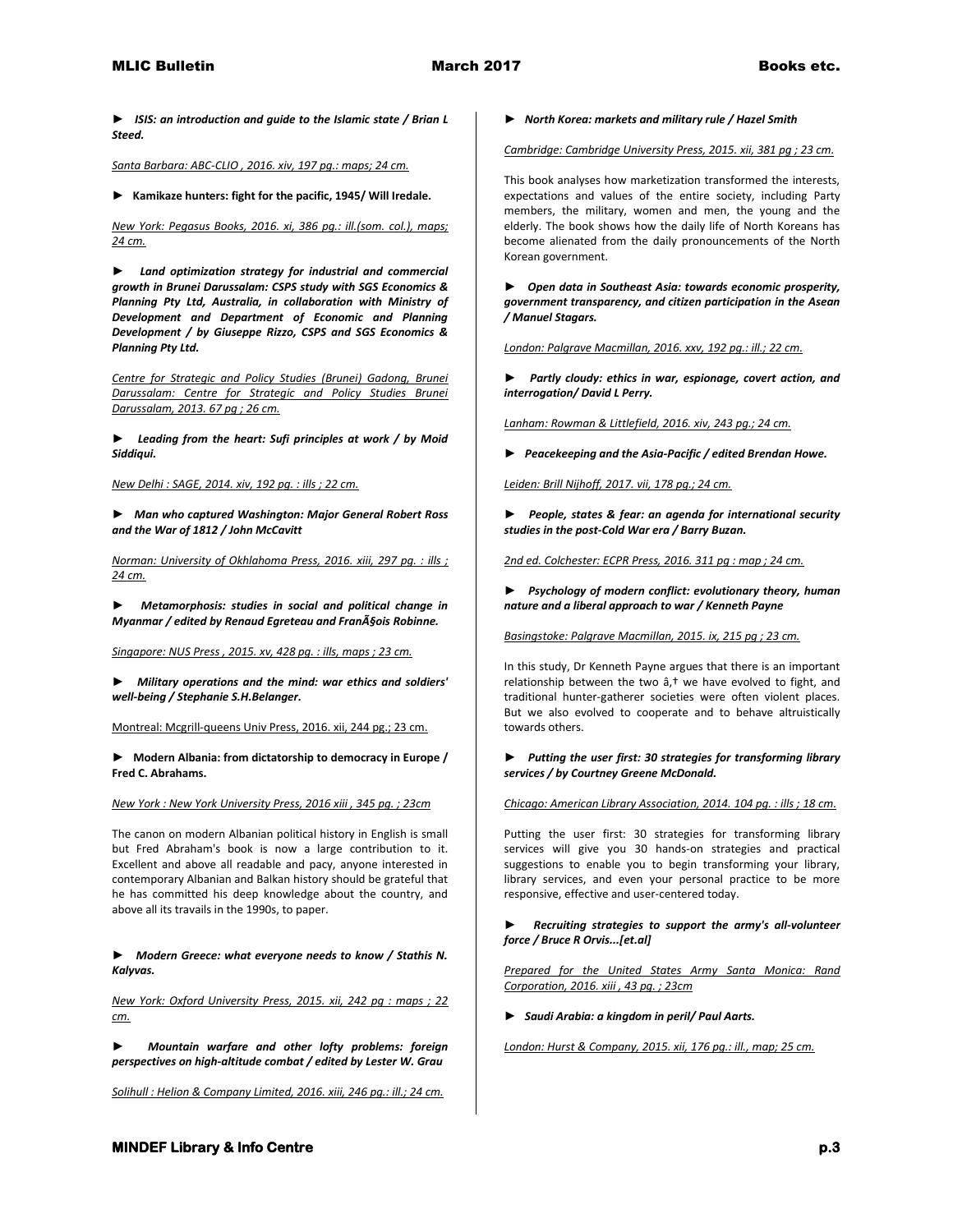*► Saudi Arabia and nuclear weapons: how do countries think about the bomb? / Norman Cigar.*

*London: Routledge , 2016. ix, 237 pg. ; 24 cm.* 

*► Seeking security in an insecure world / Dan Caldwell.*

*Lanham: Rowman & Littlefield, 2016. xii, 317 pg.: ill.; 24 cm.* 

*► Shadow cold war: the Sino-Soviet competition for the third world/ Jeremy Scott Friedman.*

*Chapel Hill: Univ of North Carolina Press, 2015. x, 291 pg.; 25 cm.* 

*► Smaller states' alignment choices: a comparative study of Malaysia and Singapore' Hedgine behavior in the face of a rising China / Kuik Cheng-Chwee.*

*Eisenhower Parkway : ProQuest, 2010. xii: ills ,391 pg. ; 22cm*

It contends that the enduring uncertainty at the systemic level has compelled the states to hedge by pursuing contradictory, mutually counteracting transactions of (returns-maximizing) and (risk-contingency) options, which seek to offset the potential drawbacks of one another, as a way to project a non-taking-sides stance while keeping their own fallback position at a time when the prospect of power structure is far from clear.

*► Soul of armies: counterinsurgency doctrine and military culture in the US and UK/ Austin G Long.*

*Ithaca: Cornell University Press, 2016. x, 275 pg.; 23 cm.* 

*► Southern surveyor: stories from onboard Australia's ocean research vessel / Michael Veitch.*

*Collingwood: CSIRO Publishing, 2015. xxiii, 243 pg : ills, ; 23 cm.*

The result is a warm, engaging and sometimes dramatic account of their adventures -- finding sunken WWII shipwrecks and swirling coastal vortexes, 'undiscovering' islands and watching pre-dawn fireworks from undersea volcanoes. But these are also stories of discovery which tell the legacy of scientific innovation and impact that Southern Surveyor left in her wake.

*► Supply side of security: a market theory of military alliances / Tongfi Kim.*

*Stanford : Stanford University Press, 2016. xii, 239 pg.: ill.; 24 cm.* 

*► The Arab-Israeli conflict in American political culture / Jonathan Rynhold*

*New York: Cambridge Univ Press, 2015. viii, 303pg.: ills ; 24 cm.*

This book surveys discourse and opinion in the United States toward the Arab-Israeli conflict since 1991. Contrary to popular myth, it demonstrates that US support for Israel is not based on the pro-Israel lobby, but rather is deeply rooted in American political culture.

*► The conflict in Ukraine: what everyone needs to know / Serhy Yekelchyk.*

*New York: Oxford University Press, 2015. xix, 186 pg.: map ; 22 cm.*

The Conflict in Ukraine: What Everyone Needs to Know explores Ukraine's contemporary conflict and complicated history of ethnic identity, and it does do so by weaving questions of the country's fraught relations with its former imperial master, Russia, throughout the narrative.

*► The global transformation: history, modernity and the making of international relations / Barry Buzan and George Lawson.*

Cambridge: Cambridge University Press, 2015. xix, 396 pg. ; 23 cm.

The 'long nineteenth century' (1776-1914) was a period of political, economic, military and cultural revolutions that reforged both domestic and international societies. Neither existing international histories nor International Relations texts sufficiently register the scale and impact of this 'global transformation'.

*► The oxford handbook of United Nations peacekeeping operations / edited by Joachim A. Koops, Norrie MacQueen, Thierry Tardy and Paul D. Williams.*

*Oxford: Oxford University Press, 2015. xxiv, 908 pg. : ills ; 26 cm.* 

*► The role of the public bureaucracy in policy implementation in five Asean countries / edited by Jon S.T. Quah.*

*Cambridge: Cambridge Univ Press, 2016. xxviii, 487 pg. ; 22 cm.*

This pioneering book addresses an important gap in the literature by comparing the role of the public bureaucracies in policy implementation in Indonesia, Malaysia, the Philippines, Singapore and Vietnam.

*► The science of successful organizational change: how leaders set strategy, change behavior, and create an agile culture / Paul Gibbons.* 

*London: Pearson , 2015. xi, 308 pg. : ills ; 24 cm.* 

*► The tone from the top: how behaviour trumps strategy / Ian Muir.*

*Farnham: Gower, 2015. xii, 135 pg. : ills (black and white) ; 24 cm.* 

*► The whole library handbook 5: current data, professional advice, and curiosa about libraries and library services / edited by George M. Eberhart*

*Chicago: American library association, 2013. v, 528 pg. : ills ; 23 cm.*

The Whole Library Handbook, now in its fifth edition, is an encyclopedia filled with facts, tips, lists, and resources essential for library professionals and information workers of all kinds, all carefully handpicked to reflect the most informative, practical, upto-date, and entertaining examples of library literature.

# *► Tour lengths, permanent changes of station, and alternatives for savings and improved stability/ Craig A Bondet.*

*Santa Monica: Rand Corporation, 2016. xxiv, 157 pg.: ill.(som. col.); 28 cm.* 

**MINDEF Library & Info Centre p.4 p.4**